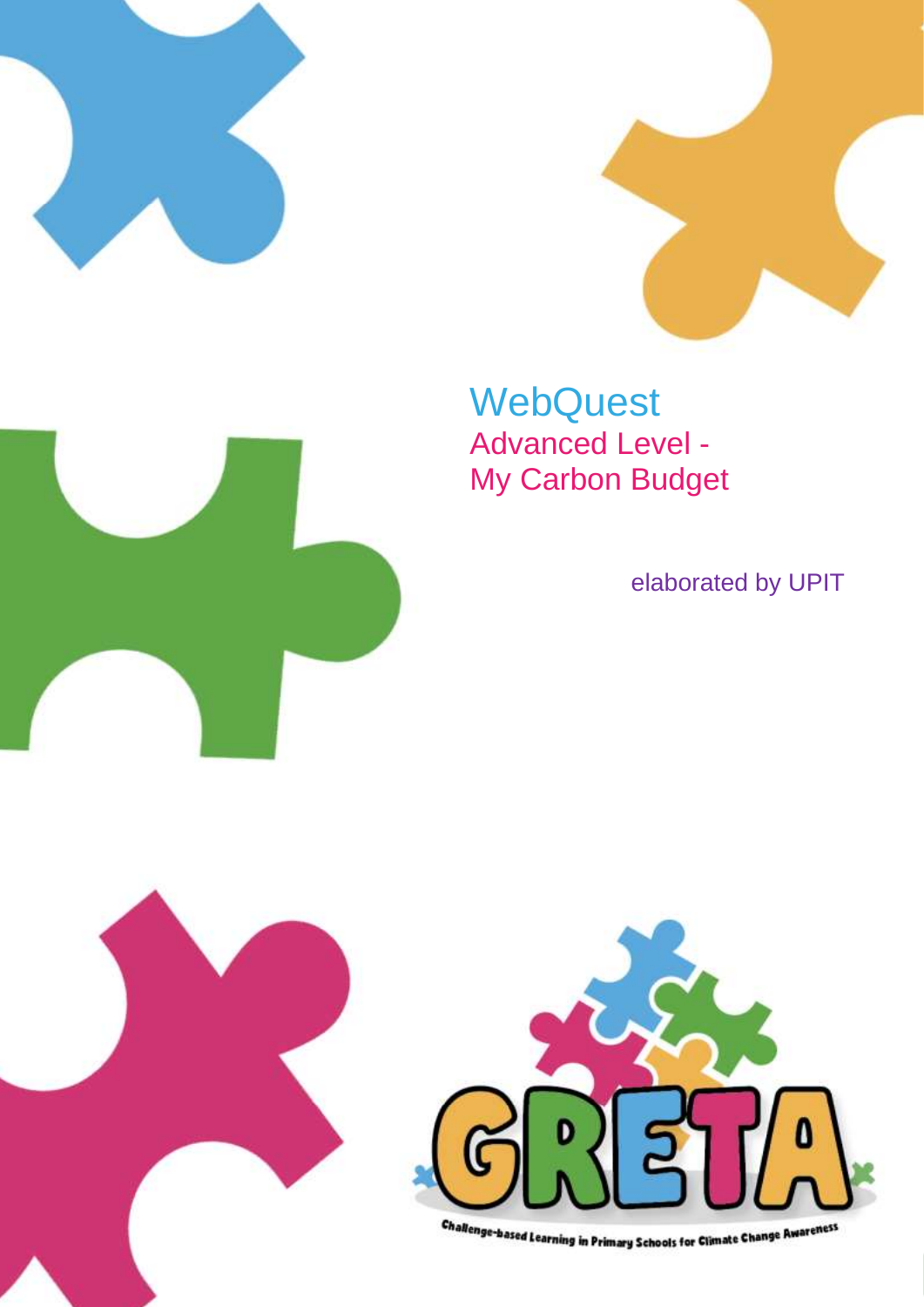



| <b>WEBQUEST TITLE:</b>                                                                                                                                                                                                                                                                                                                                                                                                                                                                                                                                                                                                                                                                                                                                                                                                             | <b>My Carbon budget</b> |
|------------------------------------------------------------------------------------------------------------------------------------------------------------------------------------------------------------------------------------------------------------------------------------------------------------------------------------------------------------------------------------------------------------------------------------------------------------------------------------------------------------------------------------------------------------------------------------------------------------------------------------------------------------------------------------------------------------------------------------------------------------------------------------------------------------------------------------|-------------------------|
| <b>WEBQUEST LEVEL</b>                                                                                                                                                                                                                                                                                                                                                                                                                                                                                                                                                                                                                                                                                                                                                                                                              | <b>Advanced level</b>   |
| <b>INTRODUCTION</b>                                                                                                                                                                                                                                                                                                                                                                                                                                                                                                                                                                                                                                                                                                                                                                                                                |                         |
| From using less plastic to consuming less meat, it seems like almost everything everyone is<br>talking about these days are ways to reduce our carbon footprint.<br>But what exactly is a carbon footprint? And how is it related to the climate crisis? Here are some<br>answers.<br>A carbon footprint is practically the total amount of greenhouse gas emissions that any person,<br>organization, event or product has emitted. Greenhouse gases are the gases in the atmosphere<br>that produce the "greenhouse effect" and contribute to global warming and climate change.<br>So your carbon footprint is a way to measure the environmental impact of your lifestyle. For<br>example, if you drive to school every day, your carbon footprint could be higher than that of<br>someone traveling by public transportation. |                         |
|                                                                                                                                                                                                                                                                                                                                                                                                                                                                                                                                                                                                                                                                                                                                                                                                                                    |                         |
| <b>TASKS</b>                                                                                                                                                                                                                                                                                                                                                                                                                                                                                                                                                                                                                                                                                                                                                                                                                       |                         |
| To truly understand what a carbon footprint is and how it is influenced by our daily activities, you<br>and your colleagues will take part in a hands-on experiment.<br>You will track your carbon footprint for 2 weeks. To do this, you will need to calculate your carbon<br>footprint and then try to reduce your carbon budget with the methods you will learn in this<br>WebQuest.<br>You may want to make some small changes in your daily activities to see if you can make a<br>difference. Write down all these small adjustments you make and present them to the class after<br>2 weeks. You can write your daily progress in a notebook or on your computer. You can make as<br>many changes as you want in your daily life and get involved with your family.                                                        |                         |

Can you reduce your carbon footprint by taking small steps, changing some habits in your daily life? Let's find out!

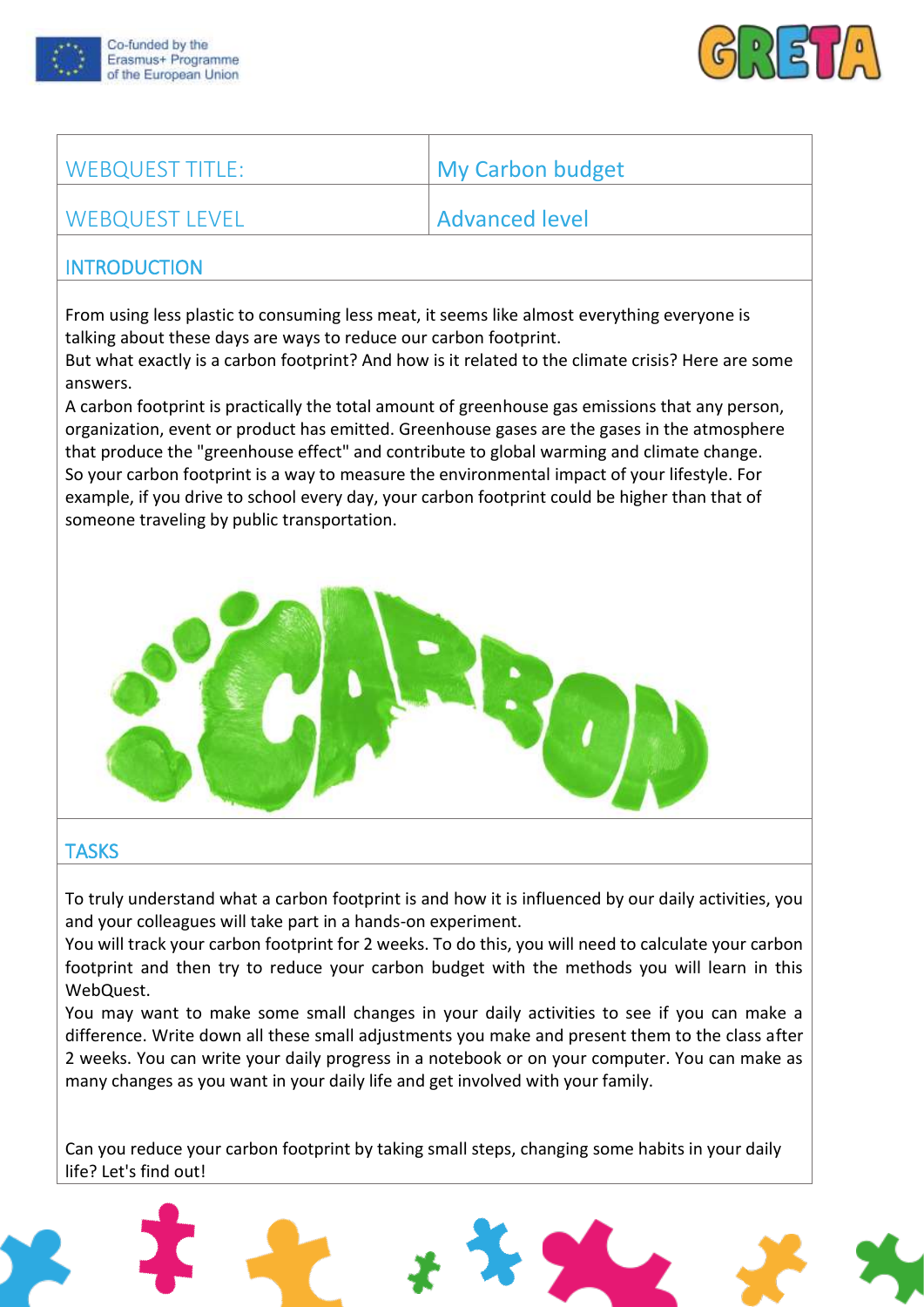



To begin this activity, you will first need to do some research to understand what a carbon footprint is, what influences it, and how you can calculate your own carbon footprint.

In this WebQuest you will be guided through a series of tasks that will help you learn about the carbon footprint and how you can reduce your carbon footprint by changing small things in your daily life. When you complete this task, you can present the results to your colleagues and help others learn more about how to reduce their carbon footprint. You know that this is definitely a good way to make a positive contribution to saving the environment. Let's begin!

# **PROCESS**

#### Step 1: Let's find out

The first step is to start with some research. Discover the concept of carbon footprint, greenhouse effect, what impact our modern way of life has on the environment.

For more information on carbon footprint, click the following links:

What is the cabon[? https://climatekids.nasa.gov/carbon/](https://climatekids.nasa.gov/carbon/)

What is a carbon footprint: [Carbon footprint Facts for Kids \(kiddle.co\)](https://kids.kiddle.co/Carbon_footprint)

Factors influencing the carbon footprint[:https://www.gokid.mobi/carbon-footprint-for-kids](https://www.gokid.mobi/carbon-footprint-for-kids-some-facts-a-quiz-and-also-a-worksheet/)[some-facts-a-quiz-and-also-a-worksheet/](https://www.gokid.mobi/carbon-footprint-for-kids-some-facts-a-quiz-and-also-a-worksheet/)

What is the greenhouse effect:

What is the greenhouse effect ?: [What Is the Greenhouse Effect? | NASA Climate Kids](https://climatekids.nasa.gov/greenhouse-effect/)

Greenhouse effect explained:<https://www.youtube.com/watch?v=SN5-DnOHQmE>

#### Step 2: How to reduce your carbon footprint

I know that reducing your carbon budget seems like a big, complicated problem, and you're probably wondering if you can change anything at your age. The answer is yes! Each of us can make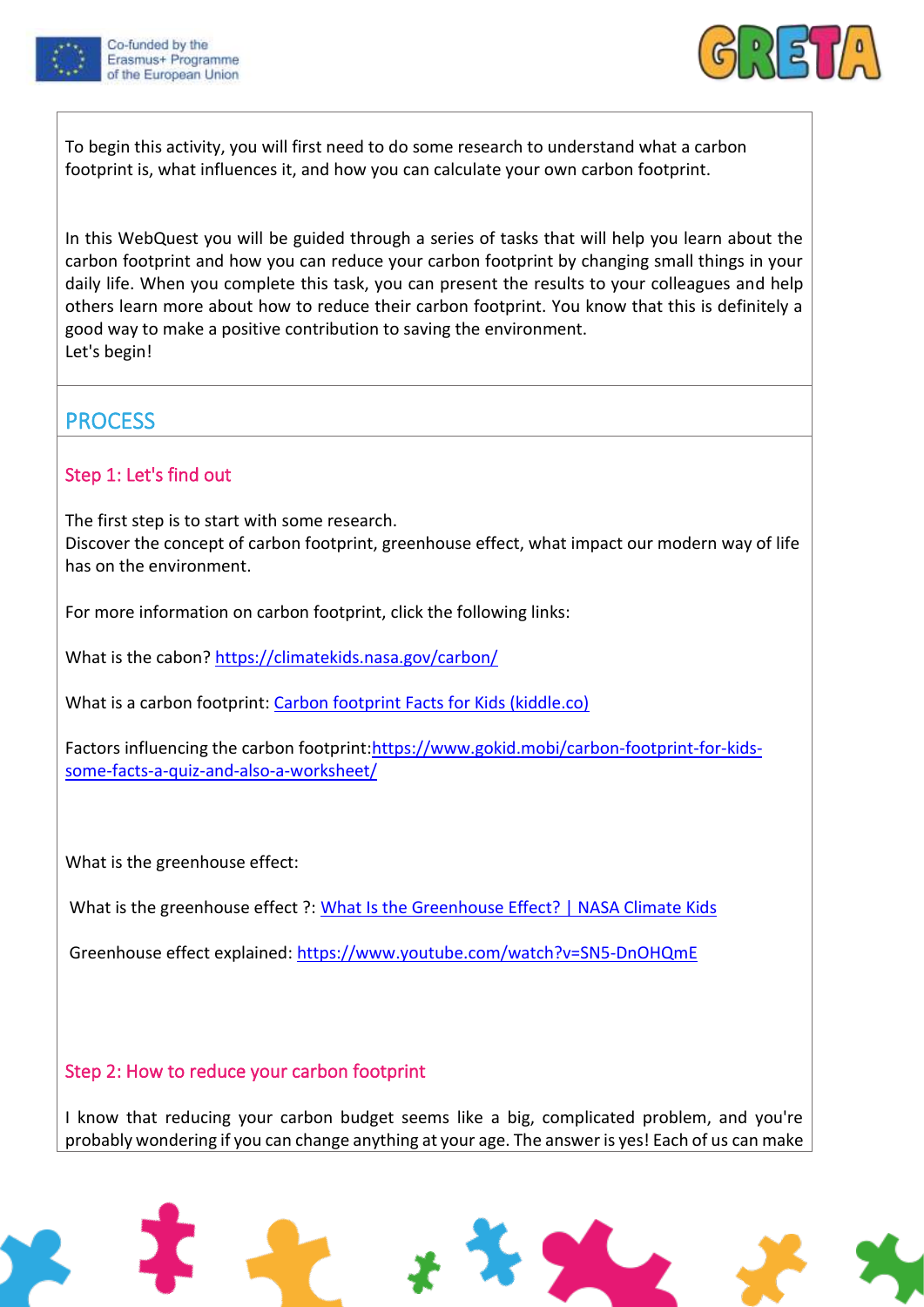



a difference by changing a few things in our life and thinking more about how our actions impact the planet.

To learn more about how you can reduce your carbon footprint, visit the following links:

How to reduce your carbon footprint at school and at home <https://www.tristategt.org/kids-conserve-energy-for-home-school>

How to reduce your carbon footprint at home: <https://www.earthava.com/10-ways-to-go-green-at-home/>

How to reduce plastic consumption:

[https://kids.nationalgeographic.com/explore/nature/kids-vs-plastic/10-tips-to-reduce-your](https://kids.nationalgeographic.com/explore/nature/kids-vs-plastic/10-tips-to-reduce-your-plastic-use/)[plastic-use/](https://kids.nationalgeographic.com/explore/nature/kids-vs-plastic/10-tips-to-reduce-your-plastic-use/)

How to save energy: <https://www.youtube.com/watch?v=1-g73ty9v04&feature=youtu.be>

How to save water: <https://www.omo.com/za/sustainability/sustainability-for-kids/water-saving-facts-for-kids.html>



#### Step 3: Calculate your carbon footprint!

Now that you've found out, it's time to take action. Now you need to calculate your carbon footprint using the computer below. This will give you an idea of how much carbon your household produces and help you identify areas of your daily routine where you can make some changes.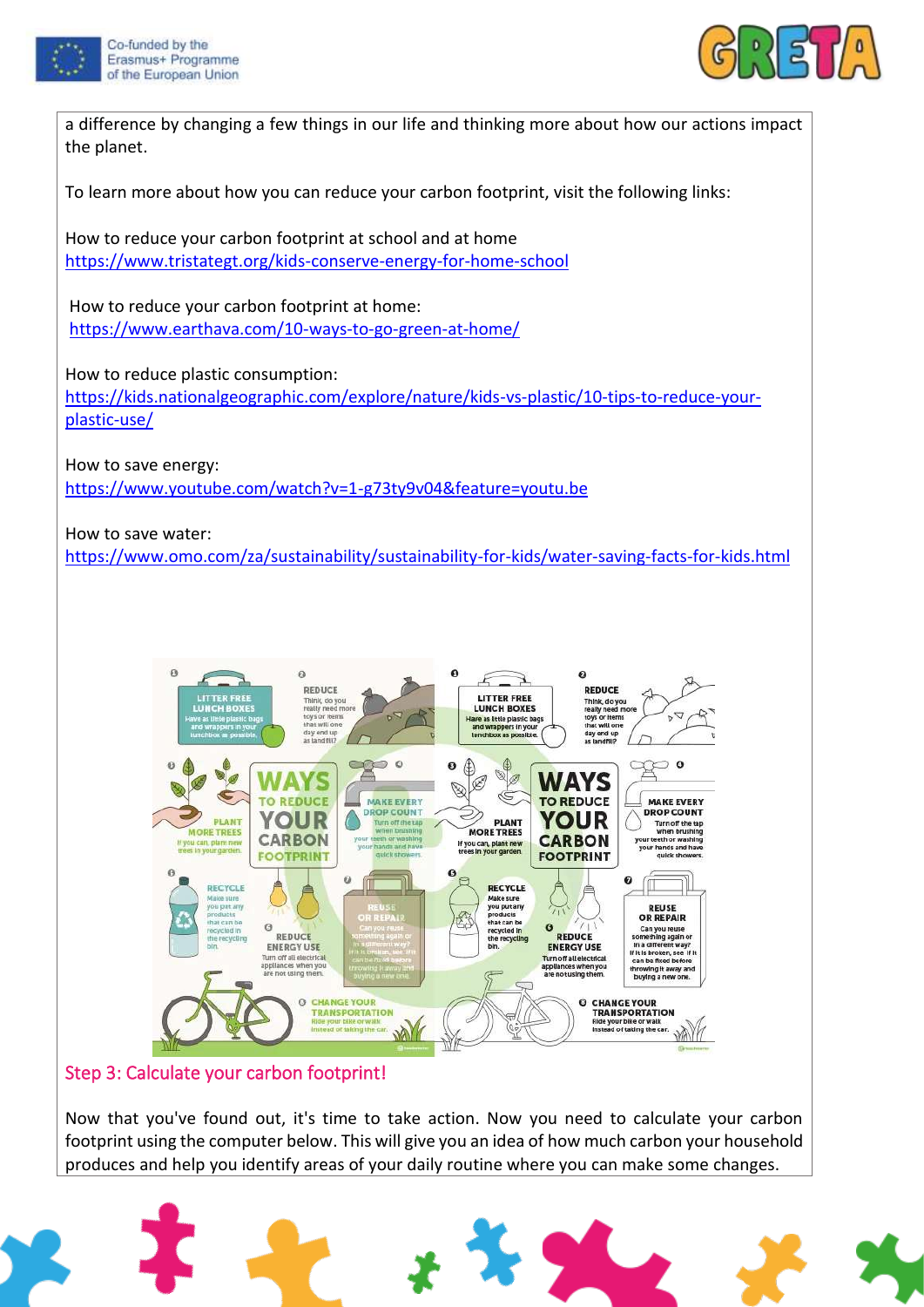



Computer[:https://footprint.wwf.org.uk/#/](https://footprint.wwf.org.uk/#/)

Are you paying attention to your energy / heat / water / food consumption? If not, don't worry, many of us aren't ... In this modern world, it's easy to get distracted by all the choices we have about food or entertainment. But all our actions, no matter how small, have an impact on the environment.

*Look for another way to calculate your carbon footprint!*

#### Step 4: Track your progress!

Once you've found out what your carbon footprint is, you may want to make some changes. Every day, you can change your habits by applying all the information you just have on how to reduce your carbon footprint.

Make a note of each of these changes.

Here are some topics you should focus on:

- how you use your electronics
- your water consumption
- -means of transport
- -where does your food, meat intake, food waste come from
- -recycling, packaging, waste reduction

Here are some suggestions for tracking your progress:

9 effective ways to track progress:

<https://www.influencive.com/nine-effective-ways-to-track-your-progress-toward-a-goal/>

Pursue your goal:

<https://stunningmotivation.com/track-your-goals/>

Now you have several options to choose from to track your progress. You can just write down all the changes you make in a notebook just like you would write in a journal, or you can make a weekly planner. The planner can be digital or you can make it yourself on paper. Here are some ideas on how to design your planner using different methods:

How to make a planner[:https://www.youtube.com/watch?v=lirJ2XLSq3s](https://www.youtube.com/watch?v=lirJ2XLSq3s) Weekly / monthly schedule[:https://www.instructables.com/DIY-WeeklyMonthly-Planner/](https://www.instructables.com/DIY-WeeklyMonthly-Planner/) Weekly planner models: https Planner models[:https://onplanners.com/templates/free-weekly-planner-templates](https://onplanners.com/templates/free-weekly-planner-templates)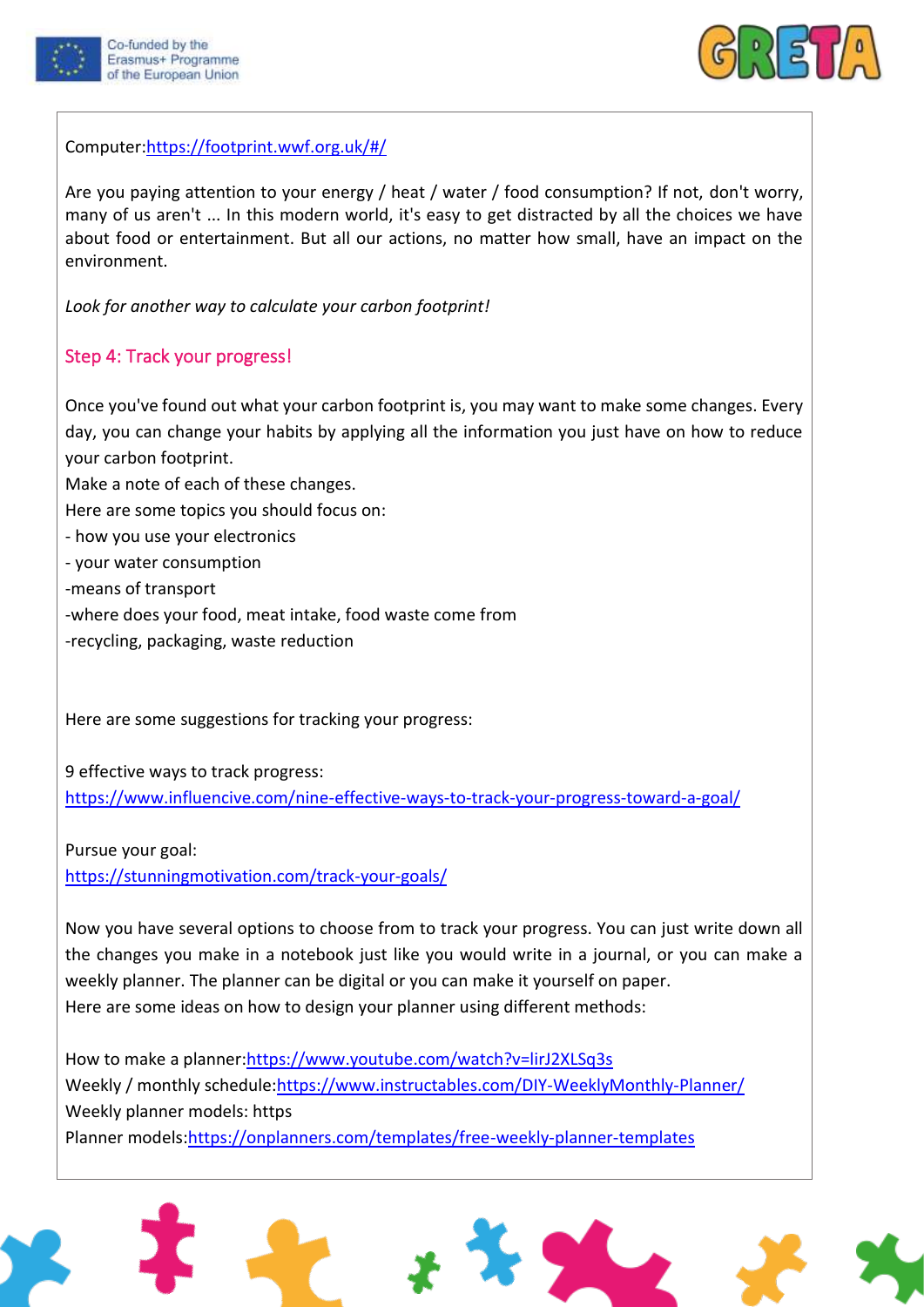



#### Step 5: Present your results!

The day has come! It's time to show your classmates how you managed to cut your carbon budget and inspire others to do the same.

In addition to showing the results and what steps you have taken to reduce your carbon footprint, you can also try to explain how your 2-week life went, how the experience went, and most importantly, give your colleagues advice and tips on how to succeed. in reducing their carbon budget.

You can include things like:

- Was it difficult to make those changes?

- Do changes get easier over time? Have they become a habit?
- Will you continue to apply them after the experiment is over?
- "What do you think of your new routine?"
- Why is it important to make such changes in our daily lives?

#### Success!

### EVALUATION

Perform a self-assessment by answering the following questions:

- What did you like most about this activity? And why?
- Mention 3 things you learned through this activity that you did not know before?
- Do you think that this activity helped you to think about how our daily activities affect the environment?
- Do you think it is important to take measures that are good for the environment? Why yes? Why not?
- Do you think it's a good idea for others to think about their carbon footprint and how they can reduce it?

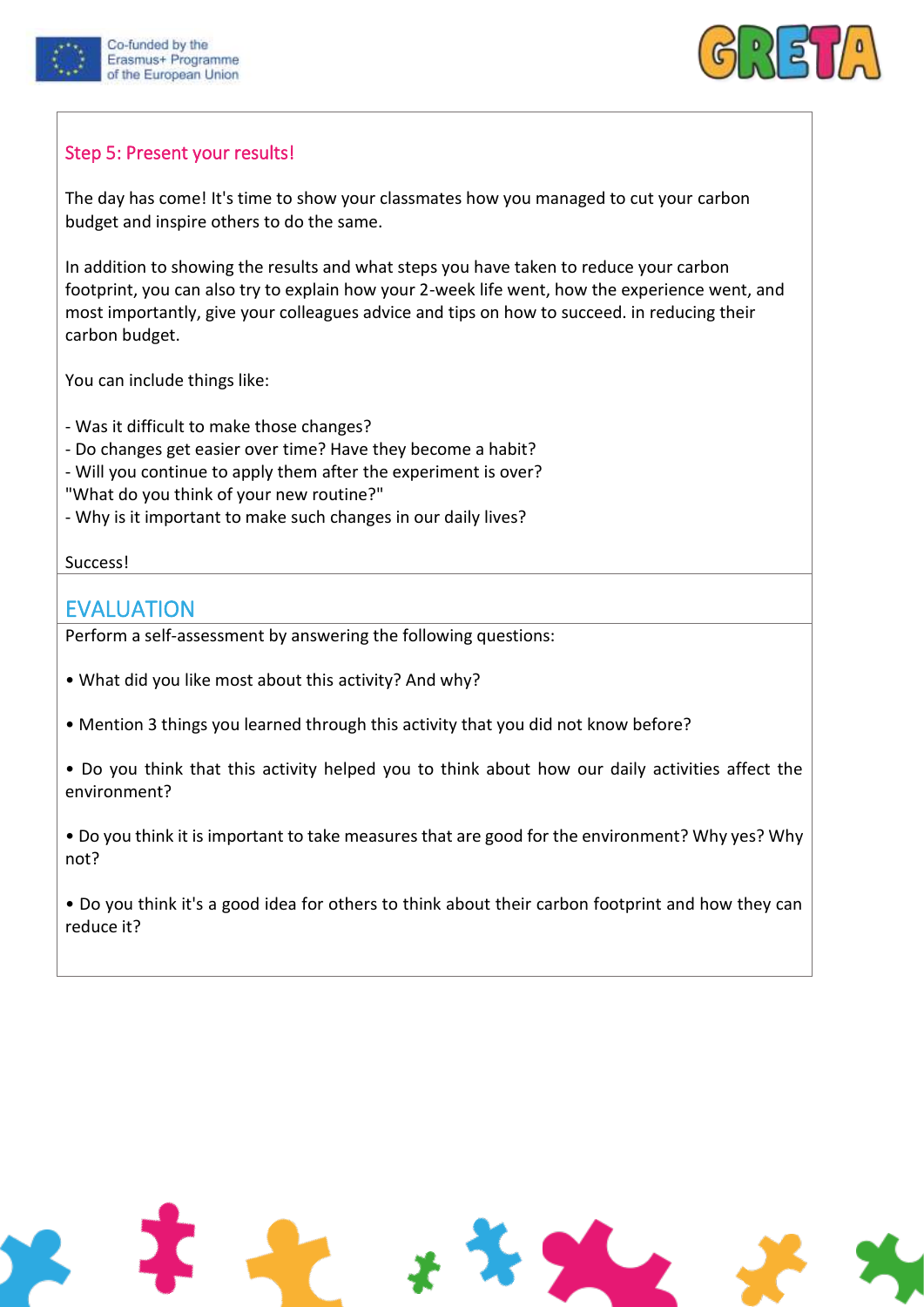



# **CONCLUSION**

#### Congratulations!

You completed the activity and had a positive experience for the environment. Be proud of yourself! By sharing your experience, you have shown others how easy it can be to make some changes if we stop and think about how our lifestyle has a negative impact on the Earth. You have shown that not only adults can act on environmental issues, such as reducing their carbon footprint, but also children like you can make a contribution.

By completing this WebQuest, you learned a lot about carbon footprint, its causes, how to calculate and reduce it. We hope that your 2-week activity has shown you that anyone can make small changes with great results and will motivate you to keep up with new green habits to reduce your carbon budget.